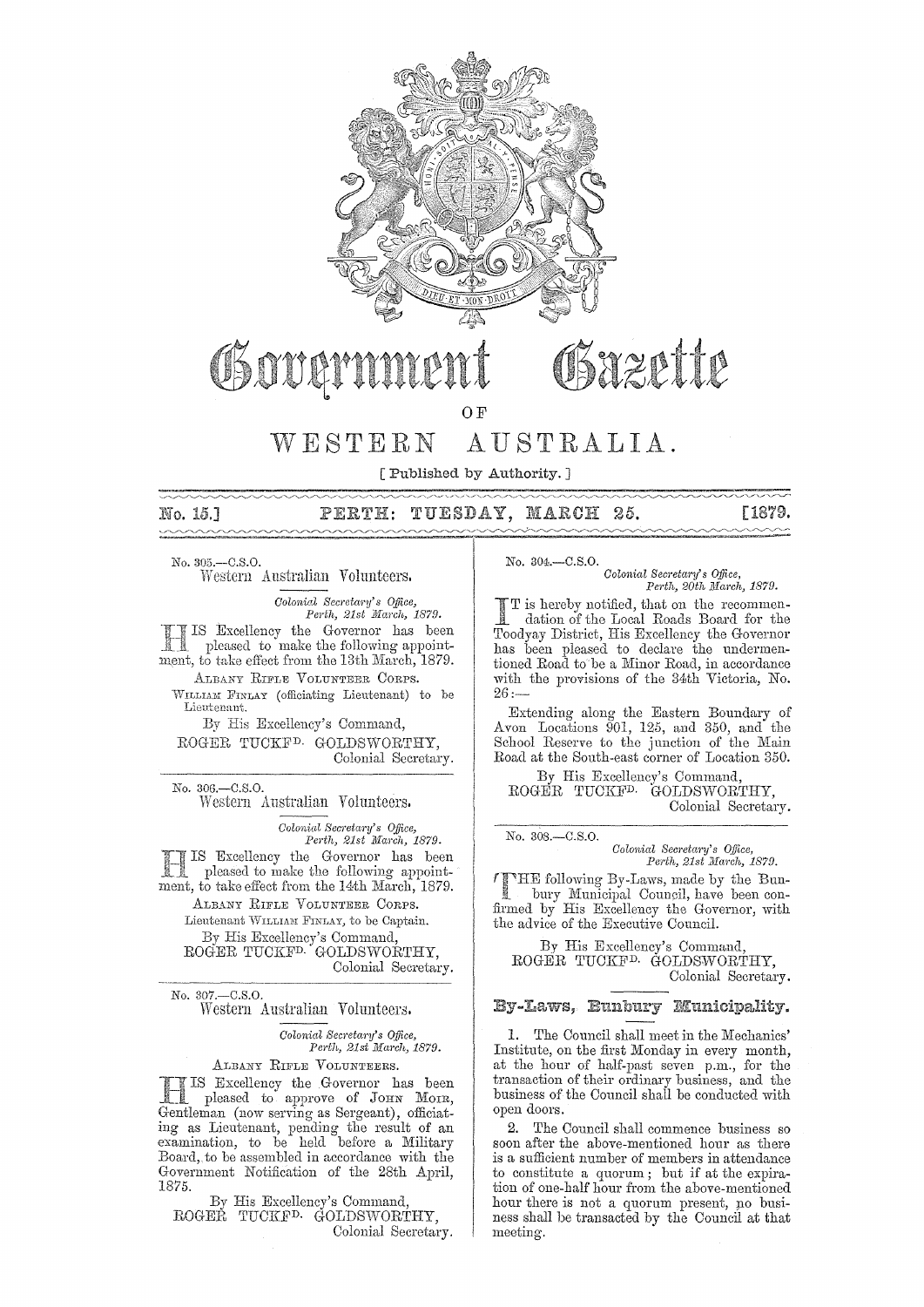3. At all meetings of the Council, when there is not a quorum present, or when the Council is counted out (which counting out shall take place whenever there shall be less than one-third of the members of the Council present exclusive of the Chairman or Councillor chosen to preside in his absence), such circumstance, together with the names of the members present; shall be recorded in the Minute Book.

At all meetings of the Council, the minutes of any preceding meeting, not previously confirmed, shall be read as the first business of all meetings of the Council, in order to their confirmation; and no discussion shall be permitted thereupon, except as to their accuracy as a record of the proceedings.

5. Immediately after confirmation of the minutes, the Chairman may make any communication to the Council which he may deem advisable, or bring under consideration any business he may think necessary, and then the ordinary business may be proceeded with.

6. No By-Law shall be finally passed or adopted at the meeting at which it shall have been first proposed, nor until the next ordinary meeting of the Council; and every such By-Law shall, in the interim, remain open for the inspection of any of the Ratepayers, at the office of the Council.

7. The Collector for the time being appointed by the Council, shall have the necessary legal power and authority to demand and collect all Tates, assessments, license fees, fines, tolls, forfeitures, and other sums due to the Council, and his Teceipt shall be a full and sufficient discharge for the same; the periods for collection of such dues to be fixed by the Council at the time this rate is declared. And all sums so collected shall be lodged in the Bank by the Collector, to the credit of the Treasurer, at least once a week (except when the amount in the Collector's hand shall be under £5), under a penalty of any sum not exceeding Twenty shillings.

8. The Clerk to the Council shall keep the books. of the Council, and shall duly keep, and enter in a proper minute book, minutes' of all proeeedings of the Council. He shall attend all meetings of the Council, issue notices of all meetings, and shall prepare for the Council or Chairman thereof, and in due time, the Voters' Lists for the Municipality, and for the Wards thereof, and cause them to be affixed as by the said Act required, and shall supply copies thereof as by the said Act required; and shaH make up and complete, under the direction of the Council, the Rate Book; and shall, under like direction, prepare the annual estimates as by the said Act required. He shall also keep all such books of account as are required to be kept by the 124th section of the said Act. He shall also, under the like direction of the Council, cause the accounts of the Council to be balanced half-yearly, as required by the said Act. He shall also, by the direction of the Council, prepare the Annual Financial statement or summary; and shall do and perform all such other acts as the Council or Chairman thereof may lawfully require him to do under or by virtue of the said Act; and shall attend the Council office during such hours as the Council may determine.

9. 'Ilhe Supervisor (when such officer shall be appointed) shall have the immediate custody, care, management, and direction (under instructions from the Council) of all buildings, lands, streets, paths, and jetties (when there shall be any jetty under the jurisdiction of the Council), trees, plants, posts, fences, works, drains, culverts, and other property belonging to or in charge of the Council, and shall be answerable for the preservation and due care of the same.

10. When any building materials, rubbish, or other things shall be laid, 01' any hole or excavation shall be made in any of the streets or footpaths within the Municipality, the person depositing or causing such materials or other things to be so laid, or the said hole or excavation to be made, shall at his own expense cause a sufficient light to be placed in a proper place, upon or near the same, and continue such light every night from sunset to sunrise during the time such materials, hole or excavation shall remain; and in case such person shall refuse or neglect so to light and keep lighted such materials and other things as aforesaid, the person so offending shall for every such offence forfeit and pay upon conviction any sum not exceeding Five pounds.

11. It shall not be lawful for any person to drive unbroken horses or cattle (other than milch cows going to or returning from depasturing or watering) through any street or inhabited portion of the town, except between the hours of ten o'clock at night and eight o'clock in the morning-nor to break in or ride any unbroken horse in any street or thoroughfare until the same shall have become tractable and manageable; and any person offending herein shall upon conviction forfeit and pay a penalty not exceeding Five pounds.

12. No slaughter house shall be erected within the boundaries of the Municipality with. out the previous sanction of the Council in writing first had and obtained; and any person offending against this By-law, shall forfeit and pay, on conviction, a penalty not exceeding Five pounds.

13. Any person who shall within the boundaries of the Municipality, without having first obtained a license, signed by the Collector, or any person for the time being duly authorised by the Council, quarry or remove any stone, gravel, or sand, or cnt, fell, split, saw, or remove any timber from any Government Reserve, vested in the Municipality, shall forfeit and pay for every such offence any sum not exceeding Ten pounds.

14. Any person who shall cut down, destroy, or damage, or injure any tree, plant, post, fence, railing, gate, drain, water course, culvert, jetty, wharf, road, path, street, public recreation or other ground, building, or other property belonging to or in charge of the Council shall forfeit and pay for every such offence any sum not exceeding Twenty pounds.

15. Any owner or occupier of any house, shop, store, or other building within the Municipality, the roof of which is constructed of thatch, shall upon conviction forfeit and pay, for every such offence, any sum not exceeding Ten pounds.

16. Any person stacking any straw, hay, or other inflammable material within the boundary of the Municipality, shall upon conviction forfeit and pay Five pounds.

17. Any owner or occupier of any house, shop, store, or other dwelling, wuose roof shall overhang or project over any thoroughfare or pathway, without having a proper gutter or pipe to carry off the rain, or who shall construct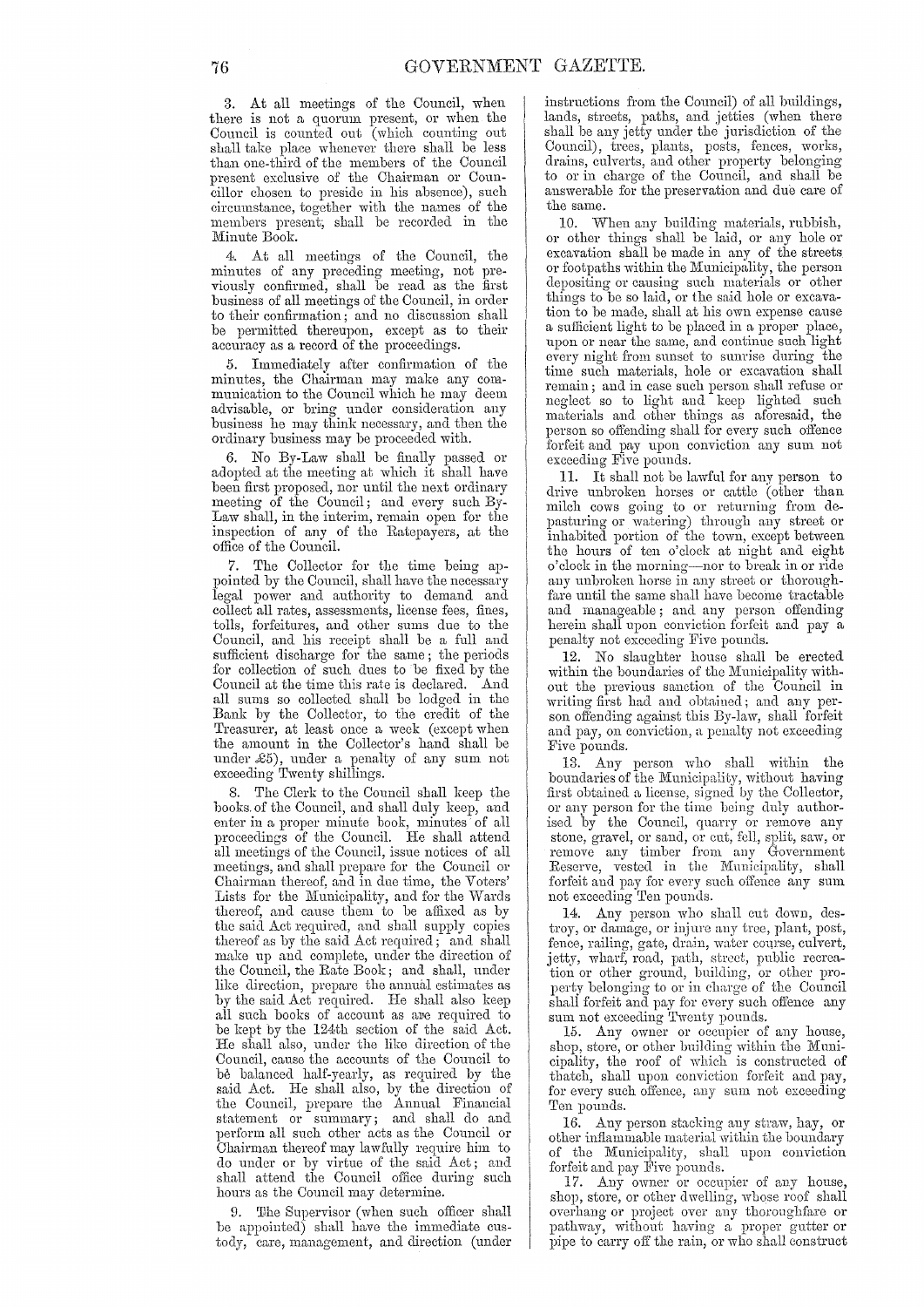or have any cornice, crane, or hoist, or any other fixture or projection overhanging any footway or thoroughfare, shall forfeit and pay for such offence any sum not exceeding Two pounds for every month such nuisance shall remain after fourteen days' notice to remove the same shall have been given in writing by the Inspector of Nuisances or the Chairman of the Town Council; provided that no such person shall forfeit in the whole more than Twenty pounds.

18. The Public Pound for the Town shall be the same as now used, and the Pound-keeper shall receive a fee of 6d. per head for each animal pounded, excepting for sheep, which shall be 1d. per head.

19. Any person who shall depasture on any Public Reserve belonging to the Bunbury Municipal Council, any cattle, sheep, or goats, without having obtained a license so to do, shall for every such offence forfeit and pay a sum not exceeding Forty shillings.

20. Any person not being a Resident within the Municipality who shall depasture on the Bunbury Commonage any cattle or horses without having previously obtained a license so to do, shall forfeit and pay a penalty for such offence, not exceeding Forty shillings.

SCHEDULE OF FEES FOR DEPASTURING STOCK ON THE BUNBURY COMMONAGE.

|                                        |                      |           |              |           | s.   | d.       |
|----------------------------------------|----------------------|-----------|--------------|-----------|------|----------|
| 1st—Cattle above twelve months (to the |                      |           |              |           |      |          |
| No. of eight) per head $\dots$         |                      |           |              |           |      | 50       |
| 2nd-Cattle above eight in number, per  |                      |           |              |           |      |          |
| head<br>$\ddotsc$                      | $\sim$ $\sim$ $\sim$ | $\cdots$  |              | $\ddotsc$ | 10 - | 0        |
| 3rd-Every horse                        | $\sim$ $\sim$ $\sim$ | $\ddotsc$ | and the same |           | 10   | $\Omega$ |
|                                        |                      |           |              |           |      |          |

21. Any person who shall depasture sheep or goats, on the Bunbury Commonage, shall forfeit and pay a penalty not exceeding One shilling per head.

22. Any person who shall keep for seven days within the boundaries of the Town, and depasture the same on Town lands, any cattle, sheep, or goats, without having obtained a license signed by the Chairman of the Council, shall forfeit and pay, for every such offonce, any sum not exceeding Forty shillings.

23. Any owners or other person who shall wilfully or negligently allow any horse or other live stock to stray, or be at large within the Town boundary, shall forfeit and pay, for every such offence, the following fines, in addition to pound fees and damage by trespass.  $\qquad \qquad \text{g} \qquad \text{s. d.}$ 

| For each entire horse or bull at large                                                                                     |    | x s. a.           |                |  |
|----------------------------------------------------------------------------------------------------------------------------|----|-------------------|----------------|--|
| during the day, above the age of one<br>year, any sum not exceeding<br>For each entire horse or bull at large              |    | 0100              |                |  |
| during the night any sum not ex-<br>ceeding<br>For each horse, mare, gelding, mule, ass,                                   |    | 10                | $\theta$       |  |
| pony, or head of horned cattle above<br>12 months' old, any sum not exceeding<br>For each horse, mare, gelding, mule, ass, |    | 0 5 0             |                |  |
| pony, or head of horned cattle above<br>12 months' old, during the night, any<br>sum not exceeding                         |    | $0\ 10\quad 0$    |                |  |
| For each calf, foal, or head of horned<br>cattle under 12 months' old, any sum<br>not exceeding                            |    | $0\quad 2\quad 6$ |                |  |
| For each calf, foal, or head of horned<br>cattle under 12 months' old, during                                              |    |                   |                |  |
| the night, any sum not exceeding                                                                                           | 0. |                   | 5 0            |  |
| For each sheep or goat                                                                                                     | 0. |                   | 0 <sup>3</sup> |  |
| For each pig $\dots \dots \dots \dots$                                                                                     |    | 05                | $\overline{0}$ |  |
| Passed and adopted by the Bunbury Muni-                                                                                    |    |                   |                |  |
| cipal Council, the 22nd day of February, 1879.<br>WM. SPENCER,                                                             |    |                   |                |  |
| Chairman of the Bunbury Municipality.                                                                                      |    |                   |                |  |
| $\alpha_{i, \text{mod}}$ in $\alpha_{i, \text{mod}}$ this fillows $\alpha$                                                 |    |                   |                |  |

Signed in Council, this fifteenth day of March, 1879.

H. ST. GEORGE ORD, Governor. No.309.-C.S.0.

# TENDER ACCEPTED.

*Oolonial Secreta1'Y's o.tiicc, Perth, 22ncl Ma1'ch, 1879.* 

SLOAN, WILLIAM,

To supply a Two Wheeled Trap for the Police Department for the sum of  $\mathcal{L}34$ , allowing £15 for the old Trap at present in use.

By His Excellency's Command, ROGER TUCKFD. GOLDSWORTHY, Colonial Secretary.

# Appointments.

### (Under the 30th Vict. No. 3.)

IS Honor the Chief Justice has been pleased to appoint Llewellyn C. Russell 101 Elizabeth Street, Sydney, Solicitor, George Middleton Barthold, Murchison, Victoria, Solicitor, and Edward Augustus Atkyns, Eldon Chambers, Bank Place, Melbourne, Solicitor, Commissioners to administer Oaths and to take and receive Affidavits, Declarations,  $\&c.,\$  to be used in the Supreme Court of Western Australia; also to take acknowledgements of Deeds executed by Married Women.

JAMES COWAN.

Master Supreme Court.

Supreme Oourt Office, ( Perth, 18th March, 1879.  $\delta$ 

# WESTERN AUSTRALIAN RAILWAYS.

# EASTERN LINE.

### (FIRST'SECTION.)

*Department of Public Works, l'el'th, BI'cl Decernbcj', 1878.* 

TENDERS will be received at this Office up **1** to noon on Monday, the 21st April, 1879, for the construction of a Line of Railway between the Port of Fremantle and Guildford, being a distance of 20 miles or thereabouts.

Plans and Specification can be seen at this Office on and after Monday, the 20th January, and at Melbourne and Adelaide at a place and on a date which will be duly announced.

Printed Specifications will be obtainable at Three Guineas each.

Each Tender must be accompanied by a Bank Deposit Receipt for  $\mathcal{L}1,000$ , in favor of the Commissioner of Railways.

The Government do not bind themselves to accept the lowest or any Tender.

Contractors tendering for the first section of the above Railway, in accordance with tbe Plans, Specifications, and General Conditions, are at liberty to send in any additional tender, stating terms upon which they would undertake to complete the works in any less period than that specified.

JAS. H. THOMAS,

Commissioner of Railways.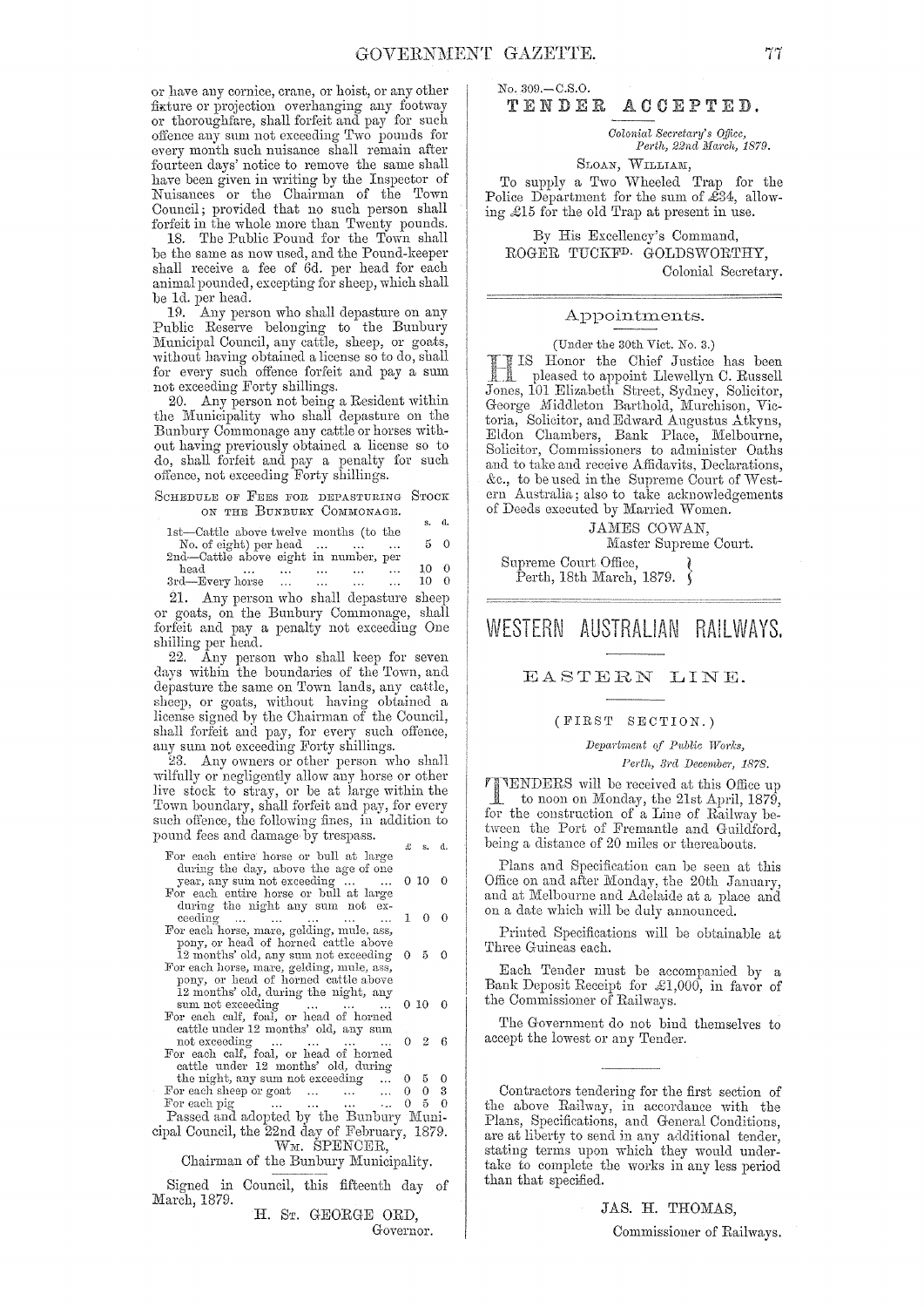# GOVERNMENT GAZETTE.

### WESTERN AUSTRALIA.

# Meteorological Observations for the week ending 21st March, 1879.

WIND Registered by Mr. Forsyth, Harbor Master, at Arthur's Head, Fremantle; altitude above the sea 55 feet, in Latitude 32° 02' 14" S., Longitude 115° 45' 12" E.

The other instruments registered are placed in the grounds adjoining the Survey Office, Perth; altitude above the sea 47 feet, in Latitude 31°  $57'$  25" S., Longitude 115°  $52'$  02" E.

### MALCOLM FRASER. Surveyor General.

| Week<br>ending. | BAROMRTER:<br>Mean Reading<br>corrected, and re-<br>duced to sea level.<br>and 32 deg. Fah. | THERMOMETERS IN SHADE. |               | RADIATION<br>THERMO-<br>METERS. |               |        |                    | WIND.<br>DEGEEE                  |                                                      |                       |                                                           | EVAPOR-                   |                      |                                    |
|-----------------|---------------------------------------------------------------------------------------------|------------------------|---------------|---------------------------------|---------------|--------|--------------------|----------------------------------|------------------------------------------------------|-----------------------|-----------------------------------------------------------|---------------------------|----------------------|------------------------------------|
|                 |                                                                                             |                        | Drv.          |                                 | Wet.          |        | Terres-l<br>trial. | RAIN:<br>Amount<br>in<br>inches. | Horizontal<br>velocity in<br>miles, per<br>24 hours. | General<br>direction. | ΟF<br>HUMIDITY,<br>Saturation<br>$=100$ : mean<br>amount. | CLOUD:<br>Mean<br>amount. | CONE: Mean<br>Ñ<br>Ö | ATION:<br>Amount<br>in.<br>inches. |
|                 |                                                                                             | Maxi-<br>mum.          | Mini-<br>mum. | Maxi-<br>mum.                   | Mini-<br>mum. | Solar. |                    |                                  |                                                      |                       |                                                           |                           |                      |                                    |
| 21st            | 29.85                                                                                       | 83                     | 65.5          | 76.2                            | 63.5          | 140    | 58                 | -25                              | 243.39                                               | Easterl               | 74                                                        | 6.4                       | 4                    | 1:19                               |

Highest reading of Barometer 29.994 15th  $29.77 - 19th$ Lowest do. do.

Thermometers in shade.  $\left\{\!\!\begin{array}{c} \text{Maximum} \\ \text{Minimum} \end{array}\right. \!\!\!$  Dry  $\!\!\!{}^{87\cdot5}_{61\cdot8}\!\!\!$  19th

The Observations are taken at Perth at 10 a.m., (excepting Barometer, which is registered at 12 a.m.)

M. A. C. FRASER, Observer.

### Land and Survey Office, Perth, 24th March, 1879.

OW for sale at this Office, price two shillings and sixpence each, Photolithographed Plans of the undermentioned Townships, &c.

 $\begin{minipage}[c]{0.9\linewidth} Augusta, \quad Bunbury, \quad Busselton, \quad Gingin, \quad Guidford, \, Newcastle, \, Northam, \, Northampton, \end{minipage}$ Toodyay, and Butchers' inlet.

## MALCOLM FRASER, Surveyor General.

### Department of Public Works, Perth, 13th March, 1879.

TOR the purpose of pointing out to intending Contractors the Works proposed on the Albany Road, the Superintendent of Roads will leave Perth, March 24th; Narrogin, March 25th; 36-Mile Station, March 26th; 47-Mile, March 27th; Bannister, March 28th; Williams, March 27th, Bahnister, March 20th;<br>Williams, March 29th; Tarwonga, March<br>30th; 131-Mile Police Station, March 31st;<br>Kojonup, April 1st; Slab Hut, April 2nd;<br>Toovey's, April 3rd; Mount Barker, April 4th; Chorkerup, April 5th.

Specifications may be seen, and quantities and forms of tender obtained, at the same time.

> JAS. H. THOMAS, Director of Public Works.

# NOTICE.

NOTICE is hereby given, for the informa-<br>tion of the public that de tion of the public, that from this date<br>and henceforward, Money Orders will be issued at the Post Office, Albany, on the Money Order Offices of the undermentioned Colonies, viz.:

South Australia, Victoria, New South Wales, Queensland, Tasmania, and New Zealand.

A. HELMICH, Postmaster-General,

and General Superintendent of Telegraphs. General Post Office,

Perth, 18th March, 1879.∫

#### Transfer of Land Act, 1874.  $\frac{16}{1879}$

TIAKE NOTICE that James Brittain of the city of The Perth builder has made application to be certificated as the owner of an estate in fee simple in ossession in the following parcel of land situate in Possessive<br>Perth aforesaid viz:-

So much of Block W as is bounded

On the N.W. by 1 chain  $51\frac{1}{2}$  links of Beaufort Street. On the N.E by 2 chains  $50$  links of building lot W 5 as the same is occupied or held by Mr. Joseph Shaw and

On the S.E and S.W. by lines parallel and equal to the North Western and North Eastern boundaries respectively and as the same is occupied by the said applicant and by Mr. Nathaniel Howell.

The above parcel of land is known as the Western moiety of building lot W 4 the Beaufort Street frontnotely of our angles where of is defined in the original Crown grant as<br>being 1 chain 50 links. As to the remaining  $1\frac{1}{2}$  links of frontage the applicant's title is founded on possession.

AND FURTHER TAKE NOTICE that all other persons claiming to have any estate right title or interest in the above parcel of land are hereby required to lodge<br>with the Registrar of Titles on or before the 7th<br>day of April next a *caveat* forbidding the same from being brought under the Act.

A plan of the land the subject of this application is<br>in the Titles Office and can be inspected by any<br>adjoining owner or occupier during office hours.

J. C. H. JAMES

Commissioner of Land Titles. March 17th, 1879.

Comptroller's Office,

Fremantle, 22nd March, 1879.

YERTIFICATES of Freedom have been issued to the undermentioned convicts, whose sentences have expired:-

Reg. No. 6122 Gordon Delap

10174 William Hoddy

HIS Excellency The Governor has been pleased to revoke the Tickets-of-Leave of the undermentioned Convicts:-

> Reg. No. 6559 Thomas Donegan 8739 Joseph Williams  $,$

> > JOHN F. STONE,

Comptroller.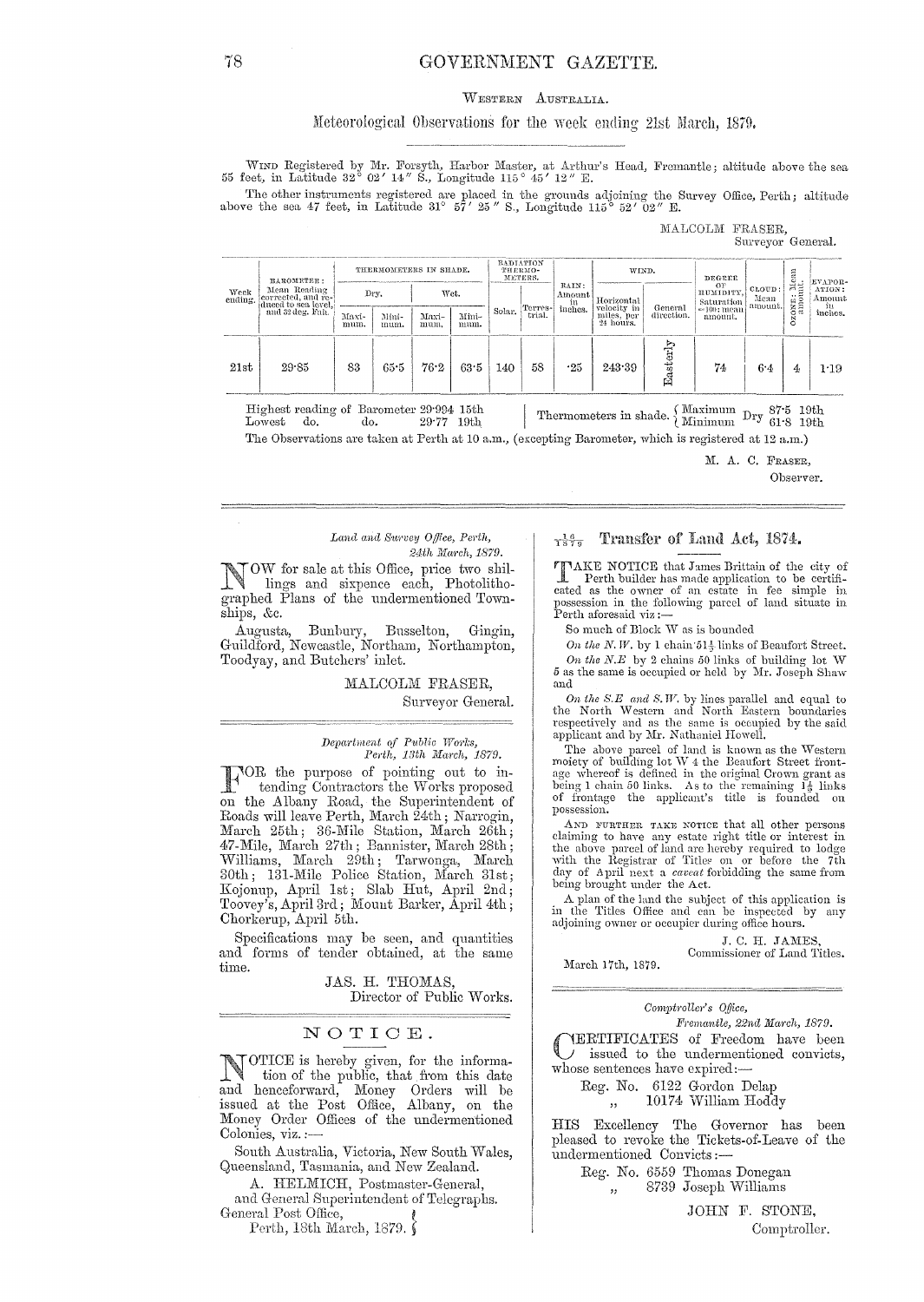### GOVERNMENT GAZETTE. 79

# LAND SALES.

*Crown Lands' Office, Perth, 25th March, 1879.* 

HE undermentioned Allotments of Land will be offered for Sale, at Public Auction, on the dates and at the places specified in the Schedule below, at one o'clock, p.m.

SCHEDULE.

| Date of Sale. | Place of Sale.                                   | Description of Lot.                          | Number of Lot.                        | Quantity.                  | Upset Price.        |
|---------------|--------------------------------------------------|----------------------------------------------|---------------------------------------|----------------------------|---------------------|
|               |                                                  |                                              |                                       | r.<br>а.<br>р.             |                     |
| 1879.         |                                                  |                                              |                                       |                            |                     |
| April<br>2    | Bunbury<br>$\cdots$                              | Town<br>Bunbury<br>$\cdots$<br>$\cdots$      | 319<br>$\cdots$                       | $\theta$                   | $\pounds 7$<br>10s. |
| Do.           | Do.<br>$\mathcal{L}_{\mathcal{F}}$ .<br>$\cdots$ | Do.<br>Do.<br>$\sim$<br>$\cdots$<br>$\cdots$ | 321<br>$\cdots$<br>$\cdots$           | $\theta$                   | Do.                 |
| Do.           | <b>Busselton</b><br>$\cdots$                     | Do.<br>Busselton<br>$\ddotsc$<br>$\cdots$    | 66<br>$\ldots$<br>$\cdots$<br>$\cdot$ | 2<br>0<br>$\left( \right)$ | £5                  |
| April 3       | Northam<br>$\cdots$                              | Do.<br>Northam<br>$\cdots$                   | 137<br>$\cdots$                       | 3 19<br>$\overline{0}$     | £7<br>10s.          |
|               |                                                  |                                              |                                       |                            |                     |

MALCOLM FRASER,

Commissioner of Crown Lands.

Western Australia.

# **FOREIGN** M A I **L S.**

TIME TABLE of Departure and Arrival of Mails via Albany during the Month of April, 1879.

# MAILS FOR EUROPE, INDIA, AND CHINA, ETC.

| CLOSE AT              | DAY.        | DATE.    | TIME.  |
|-----------------------|-------------|----------|--------|
|                       |             |          |        |
|                       | (OVERLAND.) |          |        |
| $\mathrm{Perth}$      | Saturday    | April 19 | 8 p.m. |
| Fremantle             | Saturday    | April 19 | 6 p.m. |
| Guildford             | Saturday    | April 19 | 8 a.m. |
| $\operatorname{York}$ | Wednesday   | April 16 | 3 p.m. |
| Northam               | Wednesday   | April 16 | 1 p.m. |
| Newcastle             | Wednesday   | April 16 | 4 p.m. |
| Geraldton             | Monday      | April 14 | 2 p.m. |
| Bunbury               | Thursday    | April 17 | 8 a.m. |
| $V$ asse              | Wednesday   | April 16 | 4 p.m. |

### MAILS FOR THE AUSTRALIAN COLONIES, ETC.

| CLOSE AT                                                                                                                        | DAY.                                                                                                    | DATE.                                                                                                                                            | TIME.                                                                                   |  |  |  |  |  |  |
|---------------------------------------------------------------------------------------------------------------------------------|---------------------------------------------------------------------------------------------------------|--------------------------------------------------------------------------------------------------------------------------------------------------|-----------------------------------------------------------------------------------------|--|--|--|--|--|--|
| (Per "OTWAY.")                                                                                                                  |                                                                                                         |                                                                                                                                                  |                                                                                         |  |  |  |  |  |  |
| $\mathrm{Perth}$<br>Fremantle<br>Guildford<br>$\operatorname{York}$<br>Northam<br>Newcastle<br>Geraldton<br>Bunbury<br>$V$ asse | Tuesday<br>Tuesday<br>Tuesday<br>Saturday<br>Saturday<br>Saturday<br>Saturday<br>Wednesday<br>Wednesday | April 1<br>1<br>$\rm April$<br>1<br>$\mathop{\rm April}\nolimits$<br>March 29<br>March 29<br>March 29<br>March 29<br>April 2<br>2<br>$\rm April$ | Noon.<br>2 p.m.<br>8 a.m.<br>3 p.m.<br>1 p.m.<br>4 p.m.<br>10 a.m.<br>9 p.m.<br>10 p.m. |  |  |  |  |  |  |
|                                                                                                                                 | (OVERLAMP.)                                                                                             |                                                                                                                                                  |                                                                                         |  |  |  |  |  |  |
| $Perth$<br>Fremantle<br>Guildford<br>$\operatorname{York}$<br>Northam<br>Newcastle<br>Geraldton<br>Bunbury                      | Saturday<br>Saturday<br>Saturday<br>Wednesday<br>Wednesday<br>Wednesday<br>We<br>denesday<br>Thursday   | April 12<br>April 12<br>April 12<br>April 9<br>$_{\rm April}$<br>9<br>9<br>April<br>April<br>2<br>April 10                                       | Noon.<br>10 a.m.<br>8 a.m.<br>3 p.m.<br>1 p.m.<br>4 p.m.<br>3 p.m.<br>8 a.m.            |  |  |  |  |  |  |
| $V$ asse                                                                                                                        | Wednesday                                                                                               | $_{\rm April}$<br>9                                                                                                                              | $4~\mathrm{p.m.}$                                                                       |  |  |  |  |  |  |

LETTERS for Registration must be posted one hour before the closing of the Mails.

LATE LETTERS, on payment of a fee of 6d., may be posted half-an-hour after the closing of the Mails.

NEWSPAPERS must be posted one hour before the closing of the Mails, otherwise they will not be forwarded until the next Mail.

MONEY ORDERS will be issued as under: For the United Kingdom, up to Friday,

April 18th, at 11 a.m. For the Australian Colonies, &c., up to Monday, March 31st, at 11 a.m.

For the Australian Colonies, &c., up to Friday, April 11th, at 11 a.m.

### Mails from Europe, India, China, &c.,

By the P. & O. Steamer, are due at Albany on Monday, April 21st; but as she usually arrives several days before her time, the departure of the Mail from Perth is fixed with reference to her anticipated time of arrival; should information be received that this will be later than is expected, the date of making up this Mail will be fixed later, of which due notice will be given.

Mails from the Australian Colonies, &c.,

By P. & O. Steamer, should arrive at Albany on Thursday, the 24th April, and may be expected to be received and delivered in Perth on Sunday evening, the 27th April.

A. HELMICH, Postmaster General and General Superintendent of Telegraphs. General Post Office, Perth,  $\chi$ 24th March, 1879.

# The Bankruptcy Act, 1871.

IN THE SUPREME COURT.

*In the matter of Thomas William Mews the younger, of* Fremantle, Boatbuilder, a Bankrupt.

**TAWRENCE HENDERSON** of Fremantle, Commission Agent, has been appointed Trustee of the property of the Bankrupt. The Court has appointed the buplic examination of the Bankrupt to take place at the Supreme Court House, Pert

All persons having in their possession any of the effects of the Bankrupt, must deliver them to the Bankrupt must be paid to the Trustee. Creditors who have not yet roved their debts, must forward their proofs of debt to the Trustee.

Dated this seventeenth day of March, 1879. (L.S.) JAMES COWAN, Registrar.